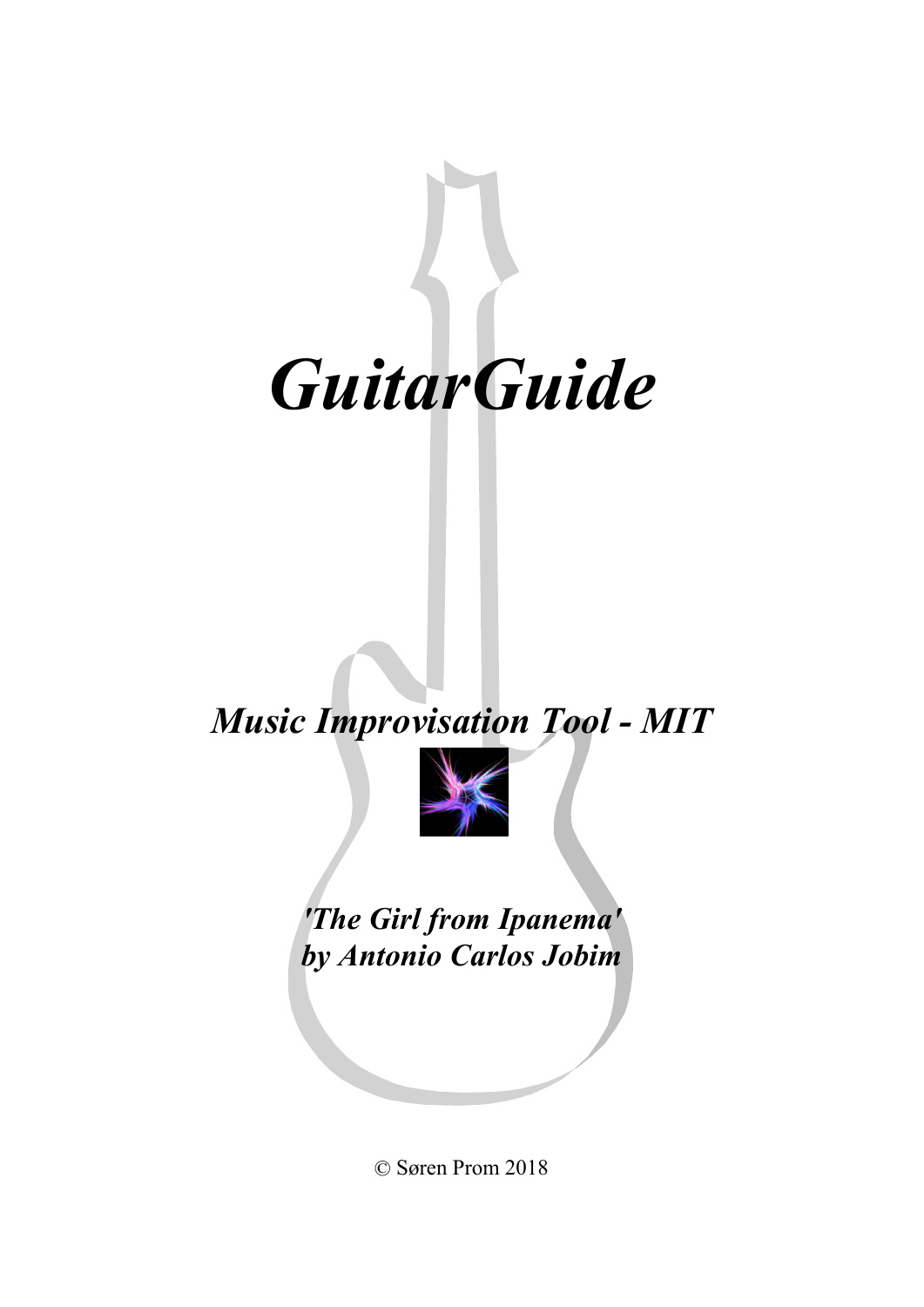

*The Girl from Ipanema (Latin - Bossa nova)*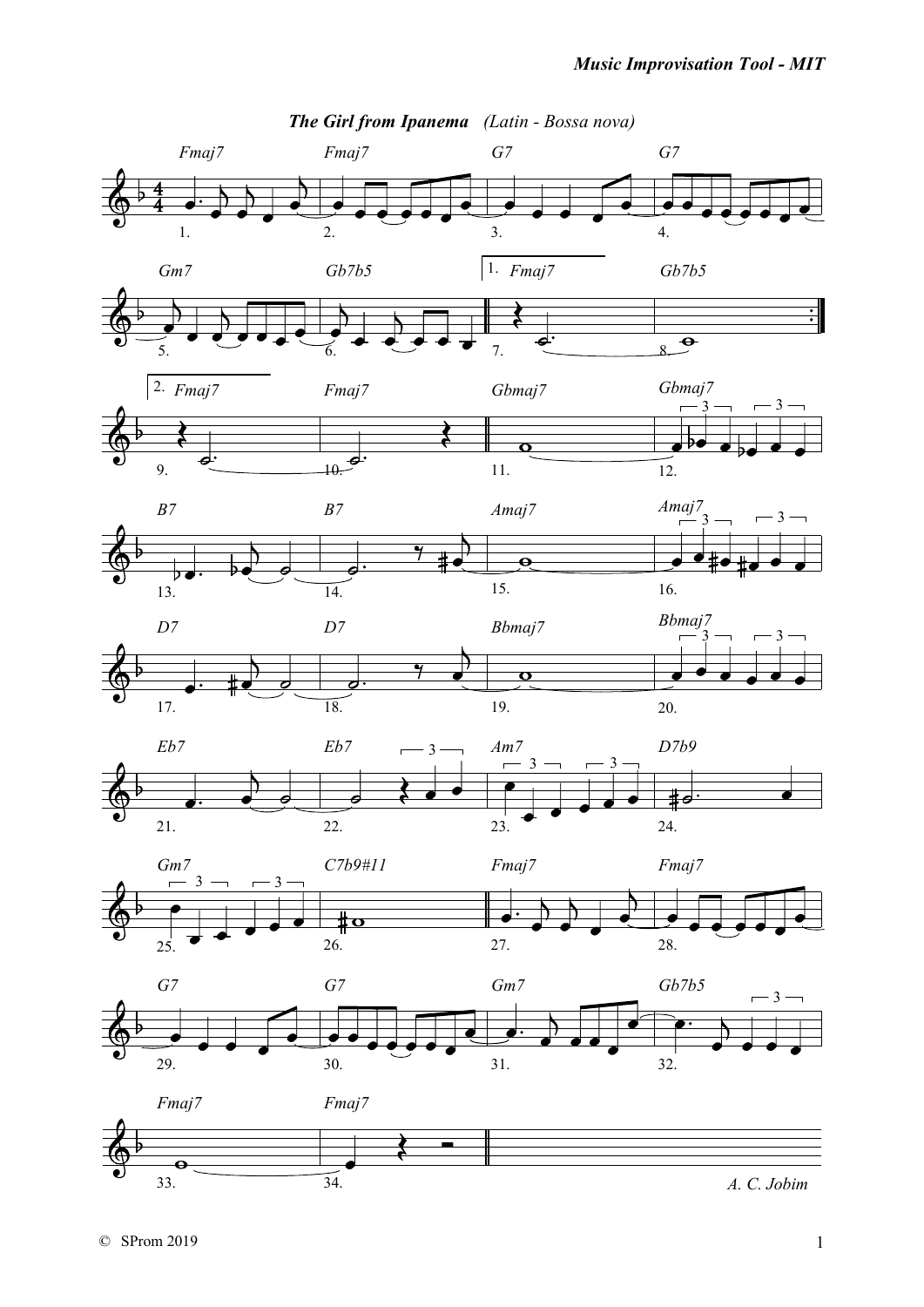'The Girl from Ipanema' is written by the world famous south-american composer and pianist Antonio Carlos Jobim. The main key is F major, and the metre is 4/4 jazz-samba (bossa nova).

## **Score analysis: Key, modulation, harmony and chord**

Below find the score analysis. Key for each bar are set in the key column, and the chord functions in the other columns. Note the keychanges in bars 11, 15 og 19. See more later.

The code  $[H] \sim$  ( $\sim$ ' means 'equal to') a chord in the harmonized scale. Code  $[D] \sim$  major or dom7 chord in a harmonized scale containing only major or dom7 chords (dominantized scale). Capital roman letters **~** major chords; small roman letters **~** minor chords.

T  $\sim$  tonic harmony/chord. D  $\sim$  dominant. D7  $\sim$  dominant seventh chord (dom7). DD7  $\sim$  dominants dominant 7. (D7) **~** second dominant 7. S **~** subdominant. S7 **~** subdominant seventh. SS7 **~** subdominants subdominant seventh. Sp **~** subdominant parallel. Dp **~** dominant parallel chord.

Further abbreviations: '3ts' means 'tritone substitution'; alt. and the '<sup>>'</sup> mark means 'alterered'. The code 'D7>' indicates an altered dom7 chord.

| Bar#      | <b>Key</b>               | <b>Chord</b> | <b>Chord specification &amp;</b><br>code     | Step in scale<br>note 1) | Note to chord                                              |  |
|-----------|--------------------------|--------------|----------------------------------------------|--------------------------|------------------------------------------------------------|--|
| $1 - 2$   | F major                  | Fmaj7        | Tonic T                                      | I                        | Maj7 chord in [H]                                          |  |
| $3 - 4$   | $\overline{a}$           | G7           | Dominants dom7 DD7                           | $\mathbf{I}$             | Second dominant in [D]                                     |  |
| 5         | $\blacksquare$           | Gm7          | minor 7 on $ii \sim Sp$                      | ii                       | In harmonized scale [H]                                    |  |
| 6         | $\blacksquare$           | Gb7b5        | 3ts (alterered)                              | Low II (bII)             | Substitute for C7 on step V                                |  |
| $\tau$    | $\blacksquare$           | Fmaj7        | Tonic T                                      | T                        | [H]                                                        |  |
| 8         | $\blacksquare$           | Gb7b5        | 3ts (alterered)                              | Low II (bII)             | Substitute for C7 on V                                     |  |
| $9 - 10$  | ÷,                       | Fmaj7        | Tonic T                                      | I                        |                                                            |  |
| $11 - 12$ | Db major                 | Gbmaj7       | S to D i.e. (Db major)                       | IV                       | Subdominant maj7 in [H]                                    |  |
| $13 - 14$ | note $a)$<br>below       | B7           | SS7 to Db                                    | Low VII<br>(bVII)        | Subdominants (Gb) subdomi-<br>nant seventh (dom7)          |  |
| $15 - 16$ | E major                  | Amaj7        | S to E                                       | IV                       | Subdominant maj7 in [H]                                    |  |
| $17 - 18$ | $\frac{1}{2}$            | D7           | SS7 to E                                     | Low VII<br>(bVII)        | Subdominants (A) subdomi-<br>nant seventh (dom7)           |  |
| $19 - 20$ | F major                  | Bbmaj7       | S to F                                       | IV                       | Subdominant maj7 in [H]                                    |  |
| $21 - 22$ | $\overline{\phantom{a}}$ | Eb7          | SS7 to F                                     | Low VII<br>(bVII)        | Subdominants (Bb) subdomi-<br>nant seventh (dom7)          |  |
| 23        | $\frac{1}{2}$            | Am7          | minor 7 on $iii \sim Dp$                     | iii                      | $[H]$                                                      |  |
| 24        | $\overline{a}$           | D7b9         | $(D7)$ ~ alterered se-<br>cond dominant      | VI                       | (D7) second dominant on step<br>VI to Gm7 on step $ii$ [D] |  |
| 25        | $\frac{1}{2}$            | Gm7          | Equal to bar 5                               | ii                       | [H]                                                        |  |
| 26        | $\overline{a}$           | C7b9#11      | $D7$ ~ alterered domi-<br>nant seventh chord | $\overline{\mathbf{V}}$  | D7 is the V7 in the $ii - V7 - I$<br>jazz-cadenza          |  |
| $27 - 34$ | $\overline{a}$           |              | Equal to bars $1 - 6 & 9 - 10$               |                          |                                                            |  |

The code V7 indicates a dom7 chord on step 5 (V).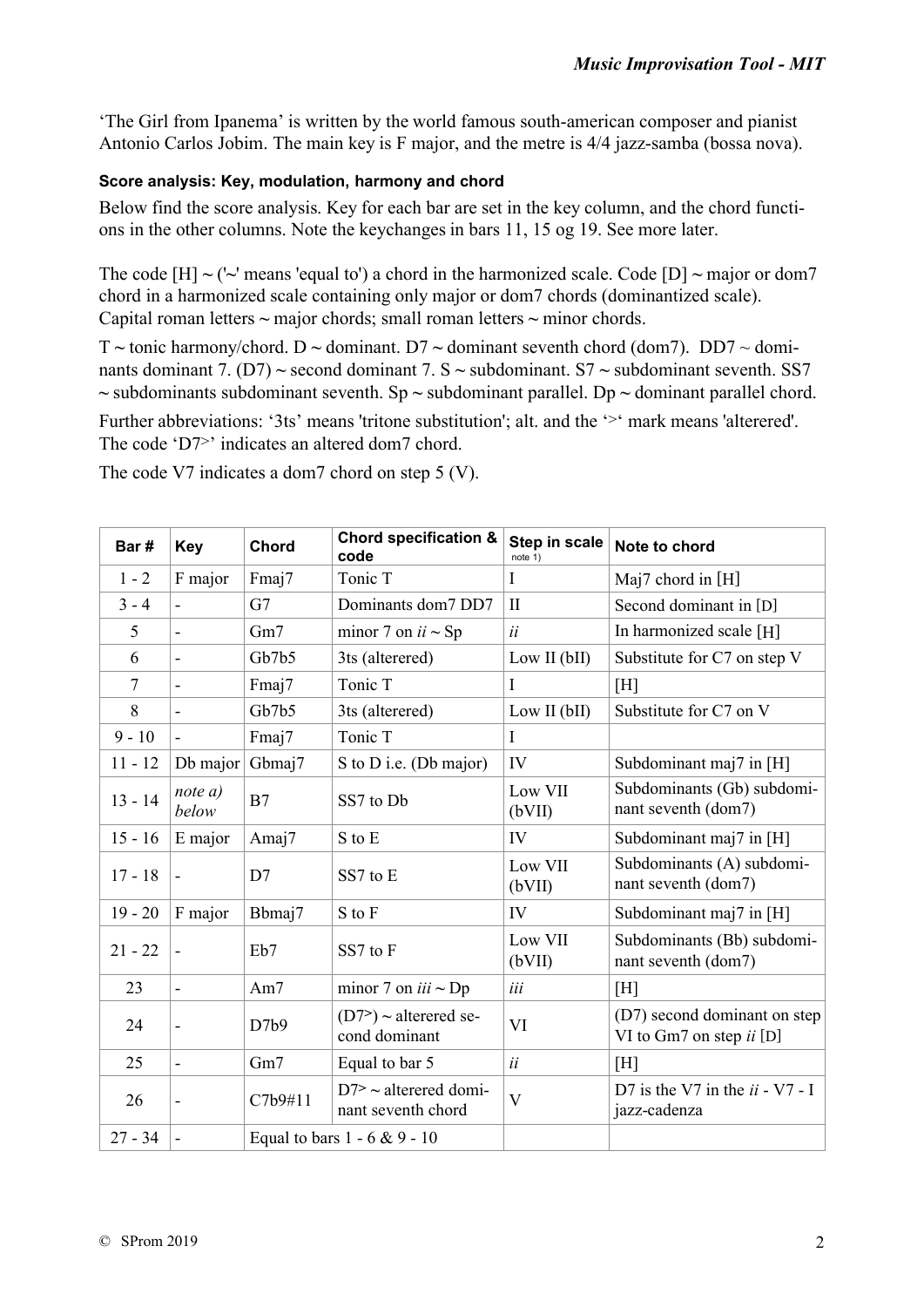*Note 1)*. The heading 'Step in scale' refers to the step in the key's scale on which the stated *chord* resides. See note 2) below.

*Note a)*. Keys in the bars 11-14, 15-18 og 19-22, here concluded as Db, E and F major, may also be *interpreted as Gb, A and Bb major.*

## **Analysis: Select improvisation scale**

Use the MIT tool to determine the improvisation scale for each of the bar-groups on the basis of the actual keys and chords played in the bars. The MIT results appear in the table below.

| <b>Bar</b>     | <b>Chord</b>   | <b>Improvisation scale</b>         | <b>Comment</b>  |                   |                             |                                    |
|----------------|----------------|------------------------------------|-----------------|-------------------|-----------------------------|------------------------------------|
|                |                | Major/minor scale                  |                 |                   | Modal scale                 |                                    |
|                |                | Tonic                              | Gender/tonality | Step <sup>2</sup> | Scale (mode)                |                                    |
| $1 - 2$        | Fmaj7          | $\boldsymbol{F}$                   | major           | 1                 | F ionian                    |                                    |
| $3 - 4$        | G7             | $\mathcal{C}$                      | major           | 5                 | G mixolydian                |                                    |
| 5              | Gm7            | $\boldsymbol{F}$                   | major           | $\overline{2}$    | G dorian                    |                                    |
| 6              | Gb7b5          | Db                                 | melodic minor   | 4                 | Gb lydian dominant          | or G octatonic<br>scale<br>note b) |
| $\overline{7}$ | Fmaj7          | $\mathbf F$                        | major           | $\mathbf{1}$      | F ionian                    |                                    |
| 8              | Gb7b5          | Db                                 | melodic minor   | 4                 | Gb lydian dominant          | or G octatonic<br>scale<br>note b) |
| $9 - 10$       | Fmaj7          | ${\bf F}$                          | major           | $\mathbf{1}$      | F ionian                    |                                    |
| $11 - 12$      | Gbmaj7         | Db                                 | major           | 4                 | Gb lydian                   |                                    |
| $13 - 14$      | B7             | Gb                                 | melodic minor   | $\overline{4}$    | B lydian dominant           |                                    |
| $15 - 16$      | Amaj7          | E                                  | major           | 4                 | A lydian                    |                                    |
| $17 - 18$      | D7             | $\mathbf{A}$                       | melodic minor   | 4                 | D lydian dominant           |                                    |
| $19 - 20$      | Bbmaj7         | F                                  | major           | 4                 | Bb lydian                   |                                    |
| $21 - 22$      | Eb7            | Bb                                 | melodic minor   | 4                 | Eb lydian dominant          |                                    |
| 23             | Am7            | F                                  | major           | 3                 | A phrygian                  |                                    |
| 24             | D7b9           | G                                  | harmonic minor  | 5                 | D phrygian dominant         |                                    |
| 25             | Gm7            | F                                  | major           | $\overline{2}$    | G dorian                    |                                    |
| 26             | C7b9#11        | ${\bf F}$                          | 8-tone scale    | 5                 | Db octatonic scale (8-tone) | note c)                            |
| $27 - 34$      | $\blacksquare$ | Equal to the bars $1 - 6 & 9 - 10$ |                 |                   |                             |                                    |

*Note 2)*. Step. The numbers 1 to 7 in the column 'Step' refers to the step in the proposed improvisation scale on which the chords fundamental note resides. Example: bars 3 - 4, chord G7, where G is on step 5 in the C major improvisation scale.

Here 'Tonality' also refers to the modes melodic and harmonic minor and the octatonic scale.

*Note b)*. Improvise over the '3ts' Gb7b5 in bars 6 and 8 using Db melodic minor scale from step 4 **~** Gb lydian dominant or use the G octatonic scale. Db and G represents a tri-tone interval.

*Note c*). The only scale that 'hits' the tones in both the C7b9#11 chord and the melody's altered 11'th: F#, are an octatonic scale. Use notes from an octatonic scale with its tonic ½ tone above the chords fundamental C, i.e. a C# or Db octatonic scale to improvise over C7b9#11 in F major.

Next page: 'Ipanema' score with the analysis results annotated in red. Keys are set in red circles.